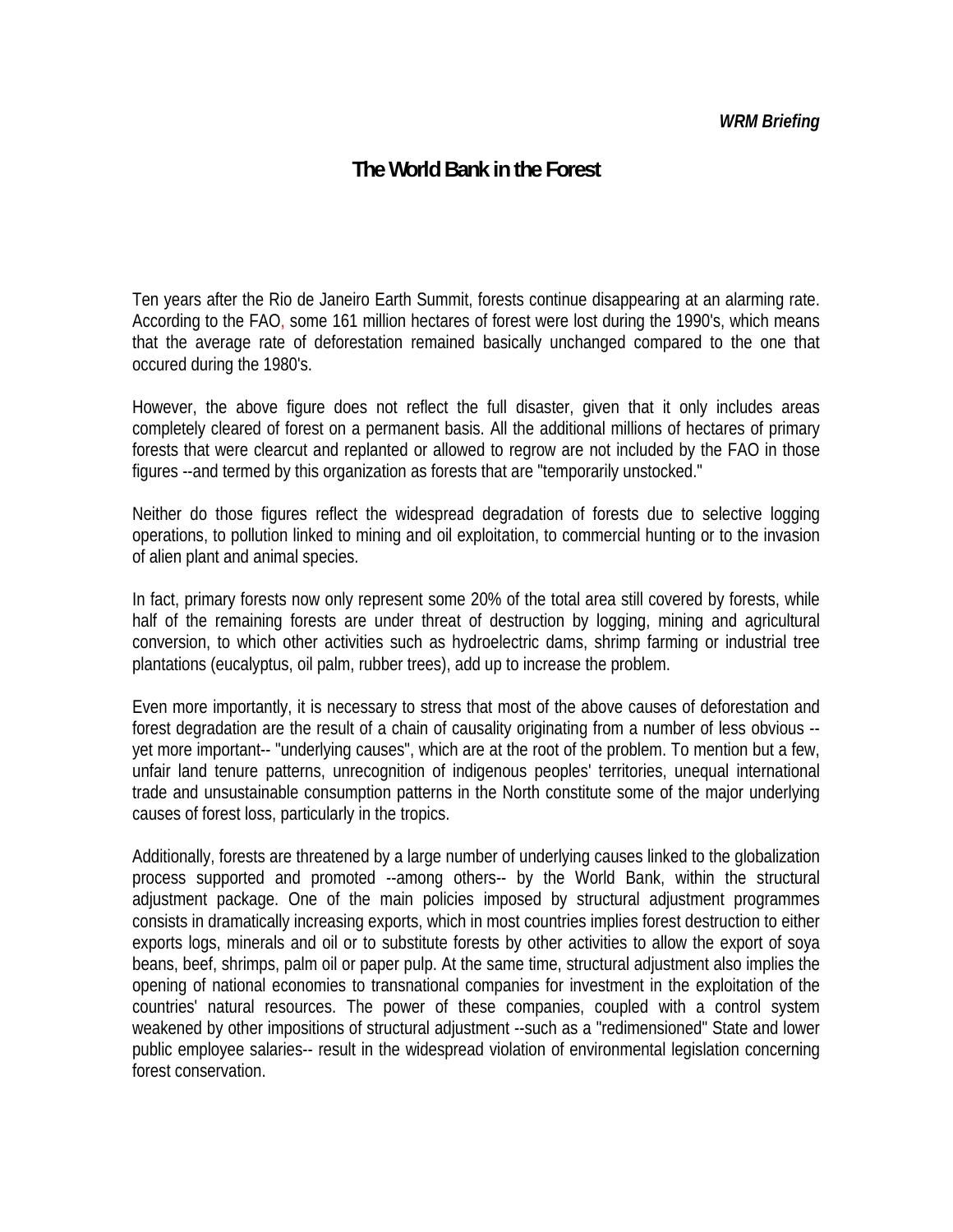### **The World Bank: a Shift in Policy?**

During the 1980's, the World Bank was identified as being responsible for widespread forest destruction in the South. The Bank's "development" policies --consistently carried out throughout the tropics-- included funding for large-scale projects which directly or indirectly resulted in deforestation and forest degradation. Among these, hydroelectric dams and road-building were high on the Bank's agenda. While the former destroyed wide areas of forest, the latter opened up vast regions to logging, cattle-raising, agriculture and mining. The result in both cases was that forests were destroyed and with them the livelihoods of local peoples, whose rights were not only ignored but actively violated.

Local resistance, coupled with international activism, resulted in highly visible campaigns which put the Bank in an awkward political position, forcing its management to realize that it could not continue with business as usual. Among other things, this resulted in the adoption of a new forest policy in 1991, contemplating many of the issues highlighted by the NGO community.

The new policy appeared to open up a new era in the Bank's involvement in forests. Unfortunately, this proved not to be the case. The Bank did not fulfil its promises and continued being a major actor in forest destruction. Although it suspended lending to some of the most openly destructive projects, it shifted its funds --and power-- to impose an economic model which resulted in even more serious social and environmental impacts: structural adjustment.

At the same time, its staff basically disregarded the new forest policy, while management did little to ensure its implementation. That was the conclusion of an extensive review carried out during 1999 by the Bank's Operations Evaluation Department (OED) on the implementation of the 1991 Forest Policy. In general terms, the OED concluded that the Bank had basically failed in containing rates of deforestation in moist tropical forests, which was one of the main objectives pursued by the 1991 policy. Regarding implementation, the OED highlighted the lack of sufficient synergy between conservation and development and the fact that the multisectoral approach --emphasized in the forest policy as essential-- was "not pursued actively." Integration of the forest policy with country assistance strategies, macroeconomic and sectoral analysis, or with lending to adjustment, infrastructure or agriculture, "was also limited."

The OED team carried out in-depth studies in a number of countries, among which Brazil, Indonesia and Cameroon, concluding that the Bank has not actively pursued the implementation of its policies aimed at forest conservation.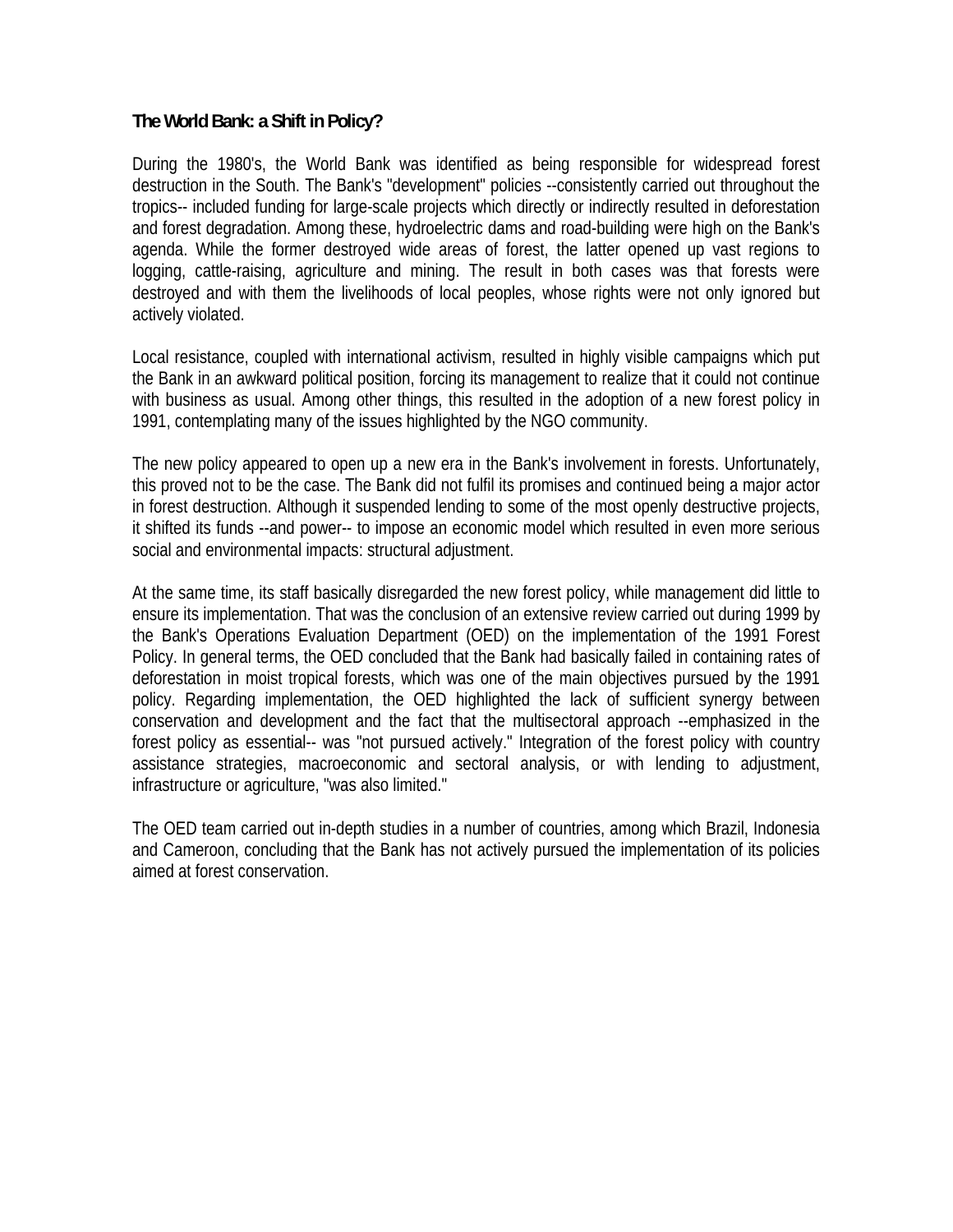### *The case of Brazil*

If the Bank had had any intention of contributing to the conservation of endangered tropical forests, then Brazil should have clearly received special attention. However, the Bank did little to ensure forest conservation, in spite of the fact that Brazil was one of the Bank's largest borrowers during the past ten years. Amazingly enough, the Bank's own review highlights as a "strategic victory" having been able to avoid criticisms for doing the "wrong things" since the adoption of the 1991 policy, regardless of whether this meant any positive impacts on forests --which clearly did not.

On the other hand, the Bank actually did do all the "wrong things" through structural adjustment lending, and the Bank's review highlights the importance of global economic forces in relation to deforestation in Brazil which "seem to dwarf even the mightiest of national policy instruments", such as liberalization of trade and decentralization, which offer powerful incentives to deforest in the short and medium term. Trade liberalization, coupled with a devalued currency, has been the driving force to increased exports of primary products --including soybeans, production of which is rapidly expanding into the Amazon and leading to deforestation. Needless to say that previous Bank lending for the creation of an extensive road network throughout the region made forest substitution by export crops possible.

## *The case of Indonesia*

Some of more extensive tropical forests in the world are located in Indonesia. Here again, had the Bank been serious in the implementation of its forest conservation agenda, this should have been one of the countries receiving more attention regarding this issue. However, this did not happen at all.

The Bank's assessment starts by acknowledging that the so called "Indonesian miracle" was the result of an export-led strategy in which forest resources were viewed "as an asset to be liquidated to support (its) growth strategy, establishing Indonesia as a world leader in the export of tropical forest products."

However, until the financial crisis in 1997, forest sector issues were ignored because Bank staff were reluctant to jeopardise their relations with the government by pursuing the sensitive issues of policy and institutional reform in the forest sector. As the OED Report states, "Between the risk of irritating a large borrower and the relevance of the small proportion of forestry operations in the overall lending portfolio, the Bank was willing to sacrifice the latter."

The 1997 crisis provided the Bank with more leverage with the government, but deforestation continued. Among other reasons, because of Bank-imposed structural adjustment. The 50-point package pushed on Indonesia by the International Monetary Fund and the World Bank in the context of the economic crisis called specifically for the liberalization of the oil palm plantation sector --one of the major causes of deforestation in the country. That meant reopening the sector to foreign investment. Point 39 of the package required Indonesia to remove "all formal and informal barriers to investment in palm oil plantation". This requirement was clearly detrimental to environmental concerns, since it would greatly increase pressures to convert forest land to plantations. Although point 50 requires the government to "reduce land conversion targets to environmentally sustainable levels by the end of 1998", this requirement obviously contradicted the more important point 39.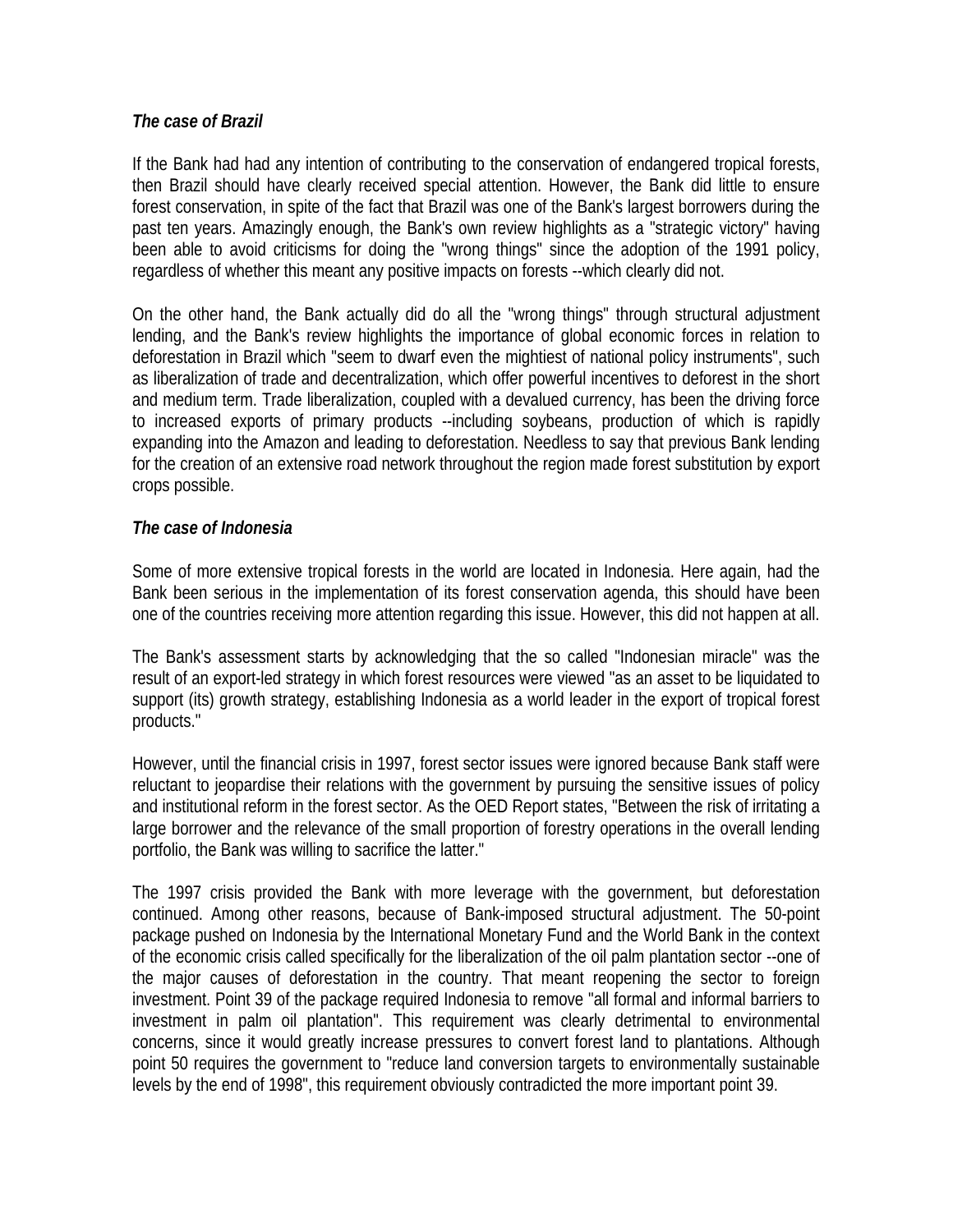### *The case of Cameroon*

Cameroon is one of the six countries that share the rainforest ecosystem of the Congo Basin, which is home to one of the world's largest contiguous blocks of tropical rainforest, only second to that of the Amazon Basin in terms of not fragmented forest areas. Yet in this case, little did the Bank do to address rampant deforestation in the country.

The OED report considers that even if the Bank influenced the ongoing process of forest policy reform in Cameroon, it "made no provisions for implementation or enforcement of those provisions". The document states that the Bank did not attempt all the right and relevant things prescribed by the 1991 policy, and made several mistakes from a strategic point of view. As a result there was a gap between the stated policies and their implementation.

On the implementation of the Forest Policy on the ground, the OED report concludes that the capital failure in the case of Cameroon has not been the policy in itself or the coherence between the intervention of the Bank inside and outside the forest sector and its forest policy objectives, but the ineffective and inefficient way in which things were done.

The Bank's review identifies foreign logging companies that dominate the sector as having continued to have a free hand in the depletion of the country's forest resources. Logging is one of the four dynamic mechanism of forest resource degradation and deforestation described by the Bank's 1991 Forest Policy and is even said to be responsible for a larger overall share of deforestation than is usually reported. The OED report clearly identifies the existence of an environmental conflict between public interests represented by the government and civil society, and private interests defended by the companies.

However, the Bank's interventions not only did little to address that situation but, on the contrary, assisted those same powerful logging companies by providing them with further incentives through the opening of the economy, promoted by the Bank as part of its structural adjustment lending since 1989.

To make matters even worse, the Bank supported road building for the Chad-Cameroon pipeline, thus opening up the frontier forests of the East Province and paving the way for further forest destruction and for widespread human rights abuses. In spite of local peoples in Cameroon and Chad to the project and in spite of the international uproar it resulted in, the Bank finally approved the funding of the project.

## **The Bank's new draft forest policy**

The OED review was the first step in a long and fruitful consultation process carried out by the Bank with the stated aim of improving its performance in relation to forests. However, when the Bank is now about to adopt its new forest policy, the final draft is perceived as a major threat to forests. In spite of it being defined as a "safeguard policy", forests will not be made safer by the adoption of this policy which flies in the face of demands of civil society and ignores most of the advice given to the Bank by its own Technical Advisory Group. In addition, it fails to address the main causes of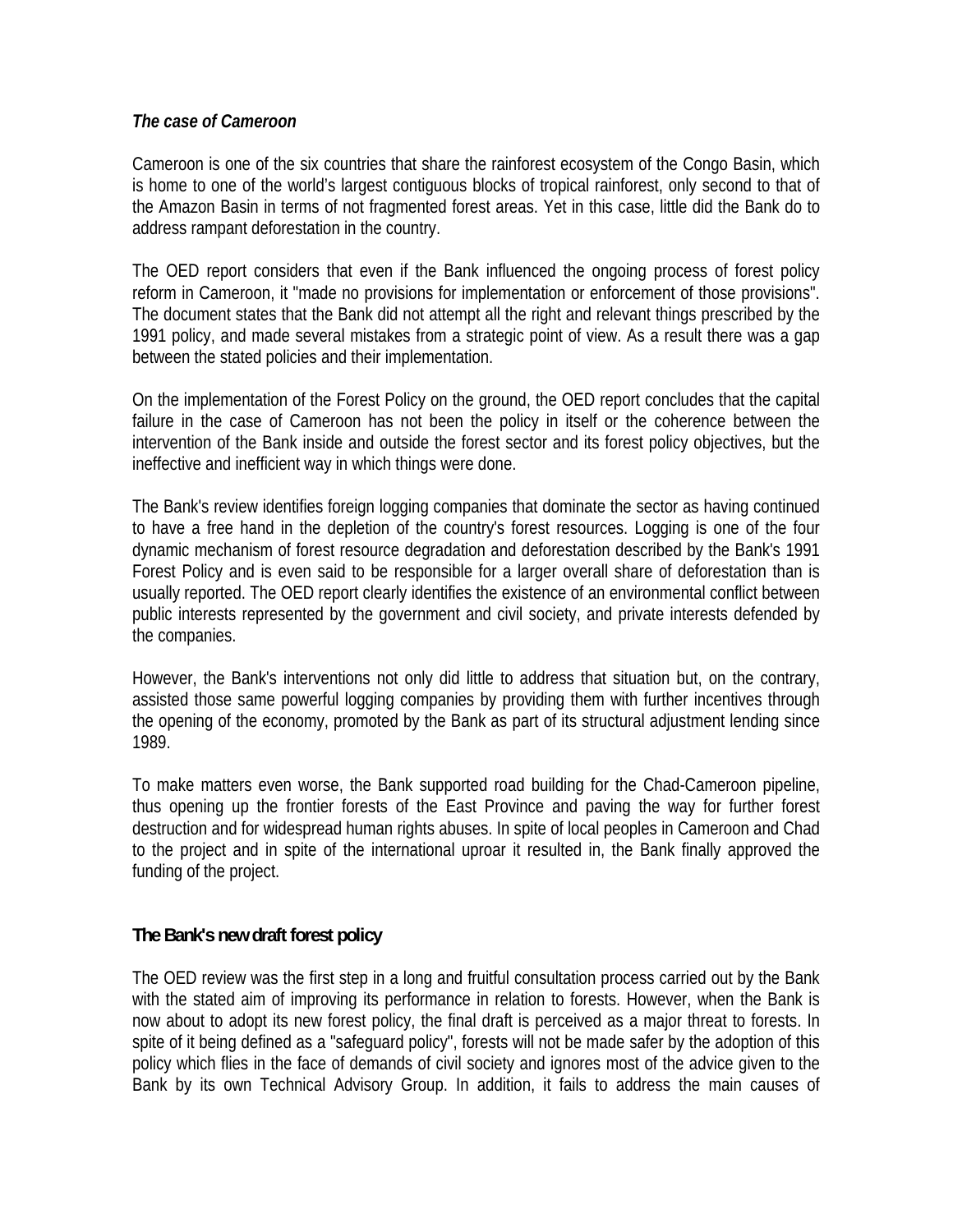deforestation which the Bank's own Operations Evaluation Department identified as being driven by the powerful forces of globalization and economic liberalization, as well by as by poor governance.

In fact, the proposed policy relies on market forces or marketing arrangements to address deforestation. Large-scale timber export and carbon sequestration projects are the likely beneficiaries. Yet there is no evidence to date that these projects can be effective in promoting environmentally sound and socially equitable development.

The proposed policy opens the doors to Bank extractive investments in all types of forests except those Bank bureaucrats deem to be "critical forests". Participatory mechanisms to ensure that the nearly one billion people world-wide whose livelihoods depend on forests will have a say in the definition of "critical forests" are not part of the plan. The only mention of participation is where the proposed policy calls for the private sector as well as local people and non-governmentalorganization to provide input into the establishment of timber certification systems, which are to be based on the borrower country national laws and institutions. Given the balance-of-power in many of the world's main forest countries where governments and the logging companies operate in highly destructive and non-equitable ways, a much stronger requirement for the rights of affected people is called for.

Instead of proposing clear and strong new safeguards to protect the world's forests, the proposed policy refers to seven other existing World Bank "Safeguard Policies" as a means to ensuring the protection of ecosystems and forest-dependent people. Ecosystems are to be protected under the Safeguard Policy for Natural Habitats, yet this policy has been largely ineffective and has not halted destructive investment projects. Local people's rights are to be protected under the Indigenous Peoples' Policy, yet this policy does not secure the tenure rights of indigenous forest peoples and fully ignores the hundreds of millions of non-indigenous people depending on forests for their survival.

The draft policy completely sidesteps the controversial issue of the impacts on forests of programmatic and structural adjustment lending by just passing this serious problem to a longdelayed, forthcoming revision of the Bank's overall policy on adjustment lending.

The proposed policy represents a severe weakening of the existing Operational Policy on Forests of 1993. Its planned provisions are unacceptable because they lack proper safeguards and pose a high risk to the forests and forest peoples who will inevitably be harmed when Bank projects go wrong.

## **Has the Bank learned nothing?**

Among the world's official institutions, the World Bank is probably the most knowledgeable regarding the direct and underlying causes of deforestation, both as a result of decades of funding destructive projects and from extensive studies carried out by its own staff. In spite of that, the Bank does not appear to be willing to change course. On the contrary, it is now trying to modify the 1991 forest policy in order to flexibilize it to allow funding of logging projects in primary tropical forests. Even more importantly, it is necessary to highlight that the Bank works in close partnership with the International Monetary Fund and the World Trade Organization, the three of them consistently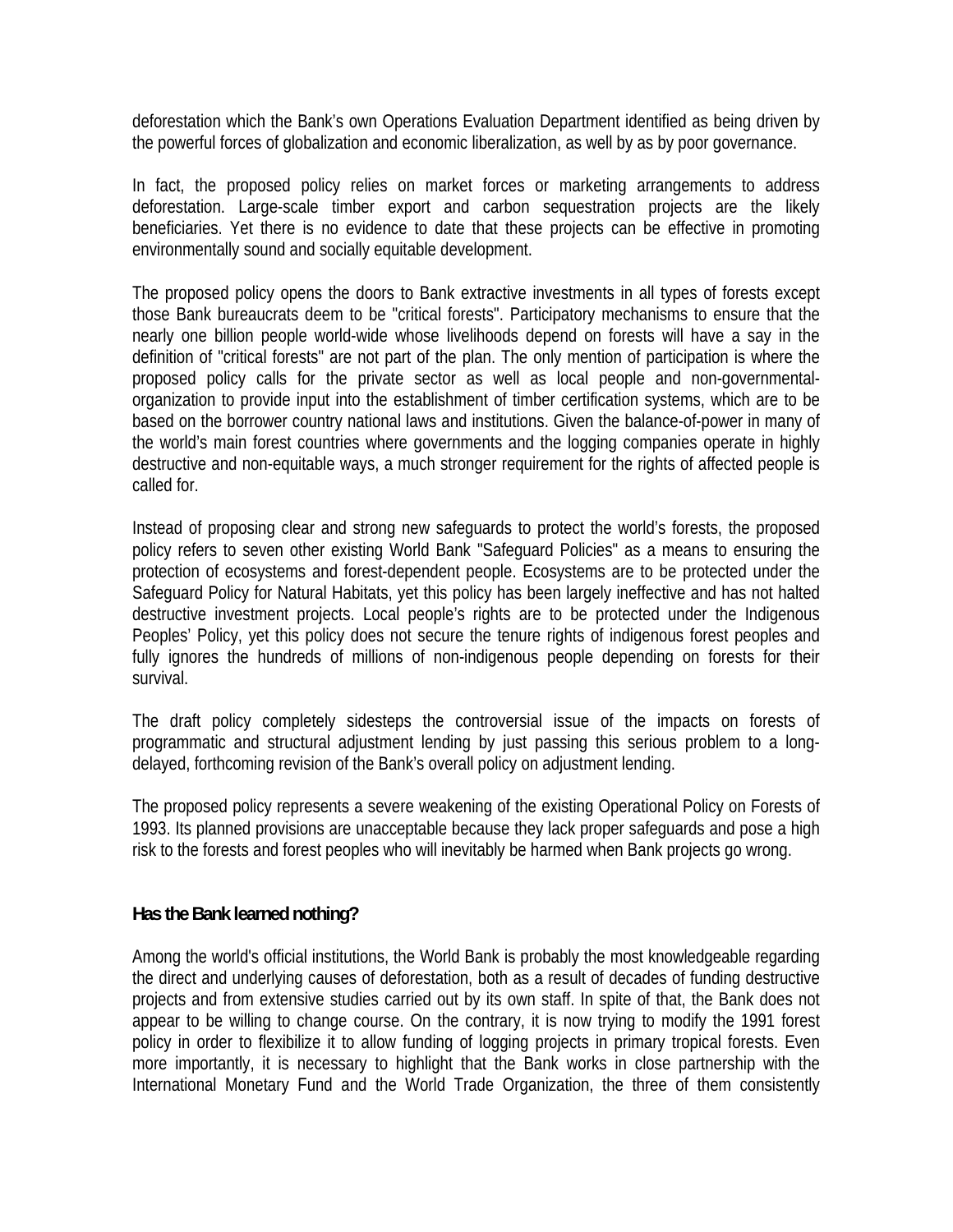imposing the same economic model to Southern countries which the Bank knows very well impacts negatively on forests and forest peoples. Nevertheless, it continues actively promoting them.

In sum, the issue is not whether the Bank has learned or not the lessons in relation with forests. It has. Neither is it an issue whether it has the power to ensure that Southern governments comply with the conditionalities --to ensure forest protection-- attached to its funding. It also has. However, the Bank's conditionalities can be divided into "hard" and "soft." Privatizing, opening up the economies to foreign investment, increasing exports, are all "hard" conditionalities which the Bank demands to be complied with. Forest protection, territorial rights, informed participation, transparency, are only "soft" conditionalities, where the Bank can turn a blind eye if not complied with. Which it does.

Perhaps the explanation for the above can be found in a report published in 1994 by none other than by the United States Department of the Treasury itself, titled *"The Multilateral Development Banks: Increasing U.S. Exports and Creating U.S. Jobs*." Although the title says it all regarding who benefits from the World Bank, the following quote is yet more illustrating: "Since the founding of the World Bank in 1945, we have been their largest and most influential contributing member. We have also been their largest beneficiary in terms of contracts awarded to U.S. firms to help borrowing countries carry out projects financed through the banks." Which could mean that little can be expected from the Bank as long as the United States continues being such an "influential" and large "beneficiary" of its lending.

## **The way forward**

Being such a strong actor as it obviously is --particularly in the crisis situation that mostSouthern countries are currently facing-- the World Bank cannot simply be ignored; it needs to be influenced. Unfortunately, the main lesson learnt from the forest policy implementation review exercise is that the Bank is more easily convinced by organized pressure than through arguments. Unfortunate but true.

At the same time, it is necessary to acknowledge that the Bank has an incredible expertise in adopting some civil society demands while continuing to carry out its basic business as usual. Examples of this are a number of programmes --which are perceived by some as a first step in the right direction-- but which are in fact in contradiction with other Bank's projects and policies that result in forest loss.

For instance, the Bank is involved in the WB-WWF Alliance launched in 1998, with the aim of both protecting and sustainably managing large forest areas. One year later, the Bank was instrumental in the foundation of Forest Trends, aimed at sustainable forest management. The Bank also hosts the PROFOR initiative --a multi-donor partnership-- with the objective of enhancing the economic and sector work in forestry. Additionally, it is a member of the Collaborative Partnership on Forests within the framework of the United Nations Forum on Forests. (World Bank's web page: www.worldbank.org)

The Bank's involvement in the above initiatives is not bad *per se*, nor are those initiatives necessarily positive, negative or irrelevant. What needs to be underscored is the clear contradiction between trying to preserve and conserve forest areas while at the same time being a lead actor in the creation of the conditions that necessarily result in forest destruction.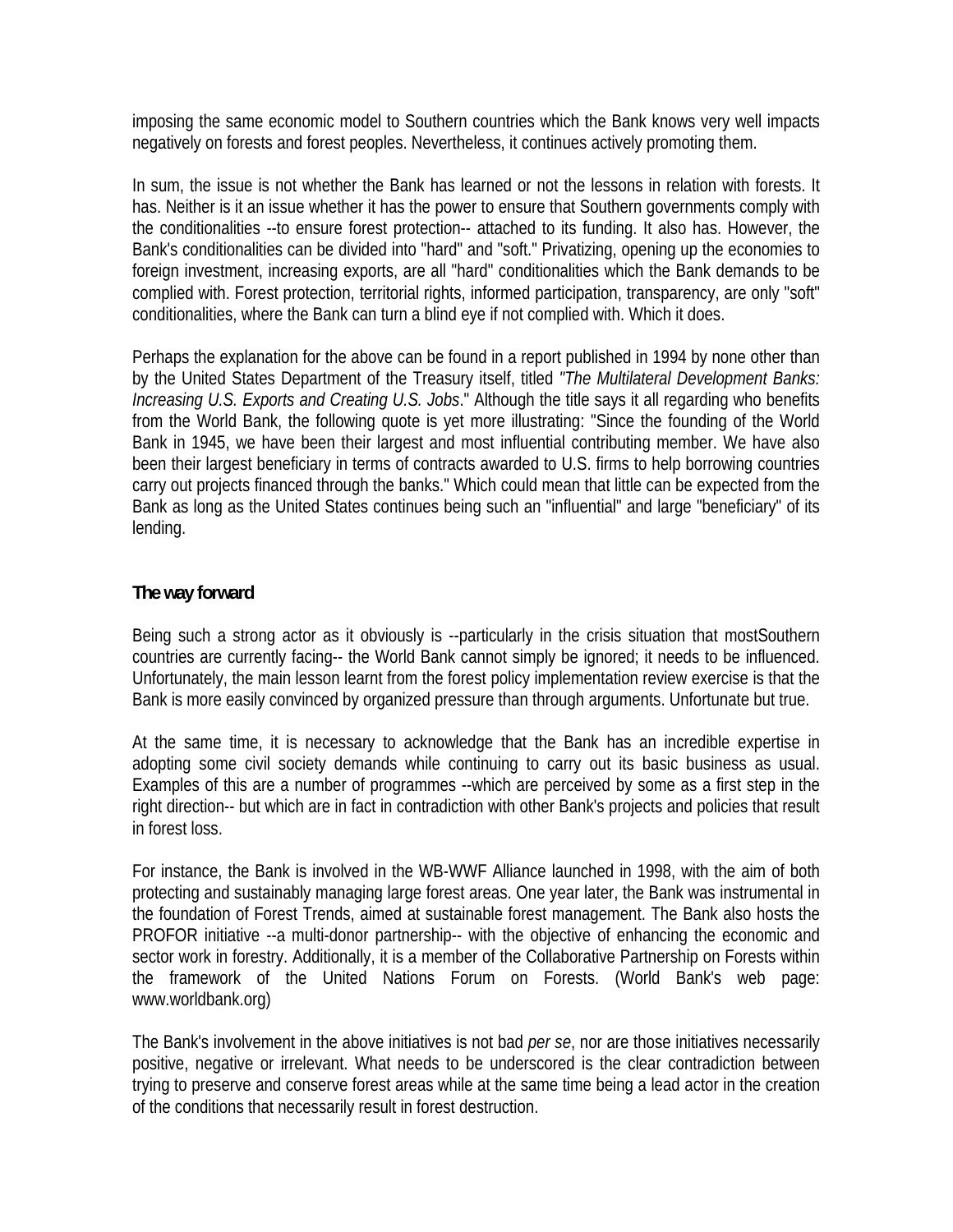At the time of writing this article, the new draft forest policy is still a draft. At present it is therefore crucial to campaign as strongly as possible to introduce a large number of changes to this policy before its adoption. It is possible that when this article is published the new policy will have already been approved --with or without changes. In either case, organizations struggling to protect forests will need to increase their campaigning efforts to influence the World Bank at both the global and local levels. Given that this institution is part of a wider mechanism --that includes the IMF and the WTO-- impacting on other issues --both social and environmental-- it becomes crucial to join efforts with the many other organizations working from different perspectives to change the prevailing destructive "development" paradigm.

Briefing based on Ricardo Carrere's chapter "The World Bank in the forest", in "Marketing the Earth. The World Bank and Sustainable Development", published by Friends of the Earth/Halifax Initiative, August 2002

References:

1) Food and Agriculture Organization (2001).- "*Global Forest Resources Assessment 2000.*" Rome

2) Greenpeace International (2002) "*Ancient Forests at the WSSD*" Briefing Paper Nr. 1 for WSSD Prepcom 3

3) Joint Initiative to Address the Underlying Causes of Deforestation and Forest Degradation (1999).- "*Addressing the Underlying Causes of Deforestation and Forest Degradation. Case Studies, Analysis and Policy Recommendations*." Washington

4) Tockman, Jason (2001.- "*The IMF: Funding Deforestation. How International Monetary Fund loans are responsible for Global Forest Loss*". USA, American Lands Alliance

5) UNCED (1992).- "*Report Of The United Nations Conference On Environment And Development. Annex III. Non-Legally Binding Authoritative Statement Of Principles For A Global Consensus On The Management, Conservation And Sustainable Development Of All Types Of Forests.*" Rio de Janeiro

6) UNCED (1992).- "*Agenda 21 Chapter 11. Combatting Deforestation*." Rio de Janeiro

7) 19) Carrere, Ricardo and Lohmann, Larry (1996*).- "Pulping the South: Industrial Tree Plantations and the World Paper Economy*." London, Zed Books

8) World Rainforest Movement, Forest Peoples Programme and Environmental Defense Fund (1999).- *The World Bank's Forest Policy Implementation Review and Strategy Development (FPIRS)*. Briefing Paper.

9) World Bank (1991).- "*The Forest Sector. Policy Paper*." Washington

10) Colchester, Marcus and Korinna Horta (2000).- *The World Bank and the World's Forests: a lost decade*. Forest Peoples Programme/Environmental Defense